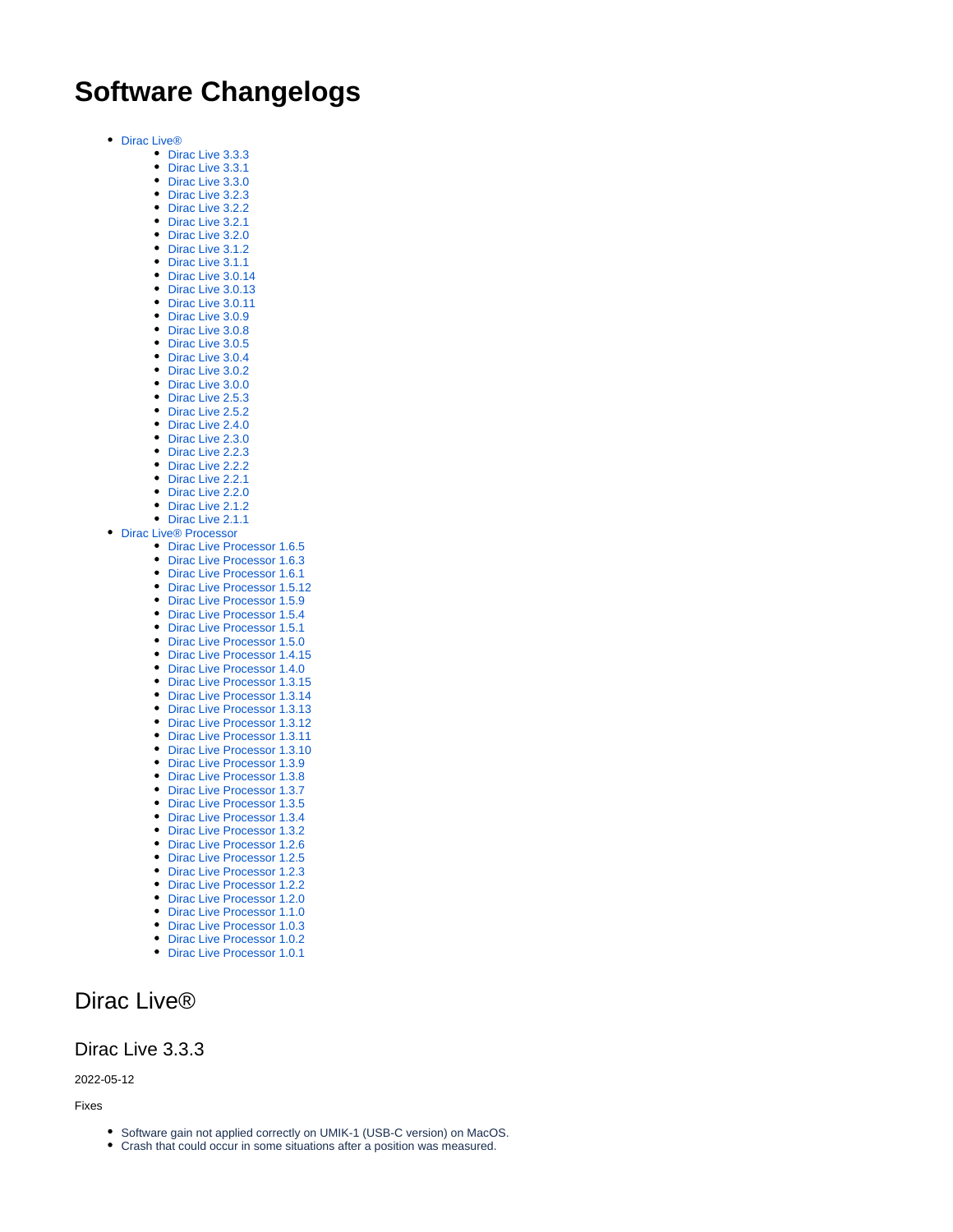- Excessive wait on "Testing Connection to Servers".
- Corrected curves lost when loading a project with DLBC.
- New target curves not shown correctly when loading a project.

### **Download**

Windows: <https://artifacts.connect.dirac.com/public/accord/release/win64/diraclive-v3.3.3-setup.exe> macOS: [https://artifacts.connect.dirac.com/public/accord/release/macOS/diraclive-v3.3.3-setup.zip](https://artifacts.connect.dirac.com/public/accord/release/macos/diraclive-v3.3.3-setup.zip)

## <span id="page-1-0"></span>Dirac Live 3.3.1

2022-05-05

## **Fixes**

- Closing Dirac Live sometimes left a process running.
- Update help texts.
- Fix issues with loading some older projects.
- Fix a problem that would make it impossible to save the project in some situations.

### **Download**

Windows: <https://artifacts.connect.dirac.com/public/accord/release/win64/diraclive-v3.3.1-setup.exe> macOS: [https://artifacts.connect.dirac.com/public/accord/release/macOS/diraclive-v3.3.1-setup.zip](https://artifacts.connect.dirac.com/public/accord/release/macos/diraclive-v3.3.1-setup.zip)

## <span id="page-1-1"></span>Dirac Live 3.3.0

2022-04-11

### **Features**

- A new and unique algorithm that tailors the target curve to your room and sound system.
- A new way to set the target curve (the old way still available).
- Reduce size of Dirac Live projects.

#### **Fixes**

- Stability fixes.
- Graphical improvements.

#### **Download**

Windows: <https://artifacts.connect.dirac.com/public/accord/release/win64/diraclive-v3.3.0-setup.exe> macOS: [https://artifacts.connect.dirac.com/public/accord/release/macOS/diraclive-v3.3.0-setup.zip](https://artifacts.connect.dirac.com/public/accord/release/macos/diraclive-v3.3.0-setup.zip)

## <span id="page-1-2"></span>Dirac Live 3.2.3

2022-03-21

#### **Fixes**

Update URLs for server region: China.

#### **Download**

Windows: <https://artifacts.connect.dirac.com/public/accord/release/win64/diraclive-v3.2.3-setup.exe> macOS: [https://artifacts.connect.dirac.com/public/accord/release/macOS/diraclive-v3.2.3-setup.zip](https://artifacts.connect.dirac.com/public/accord/release/macos/diraclive-v3.2.3-setup.zip)

## <span id="page-1-3"></span>Dirac Live 3.2.2

2022-01-28

### **Changes**

Allow compensation down to 10 Hz again (was limited to 20 Hz in the last update).

### **Download**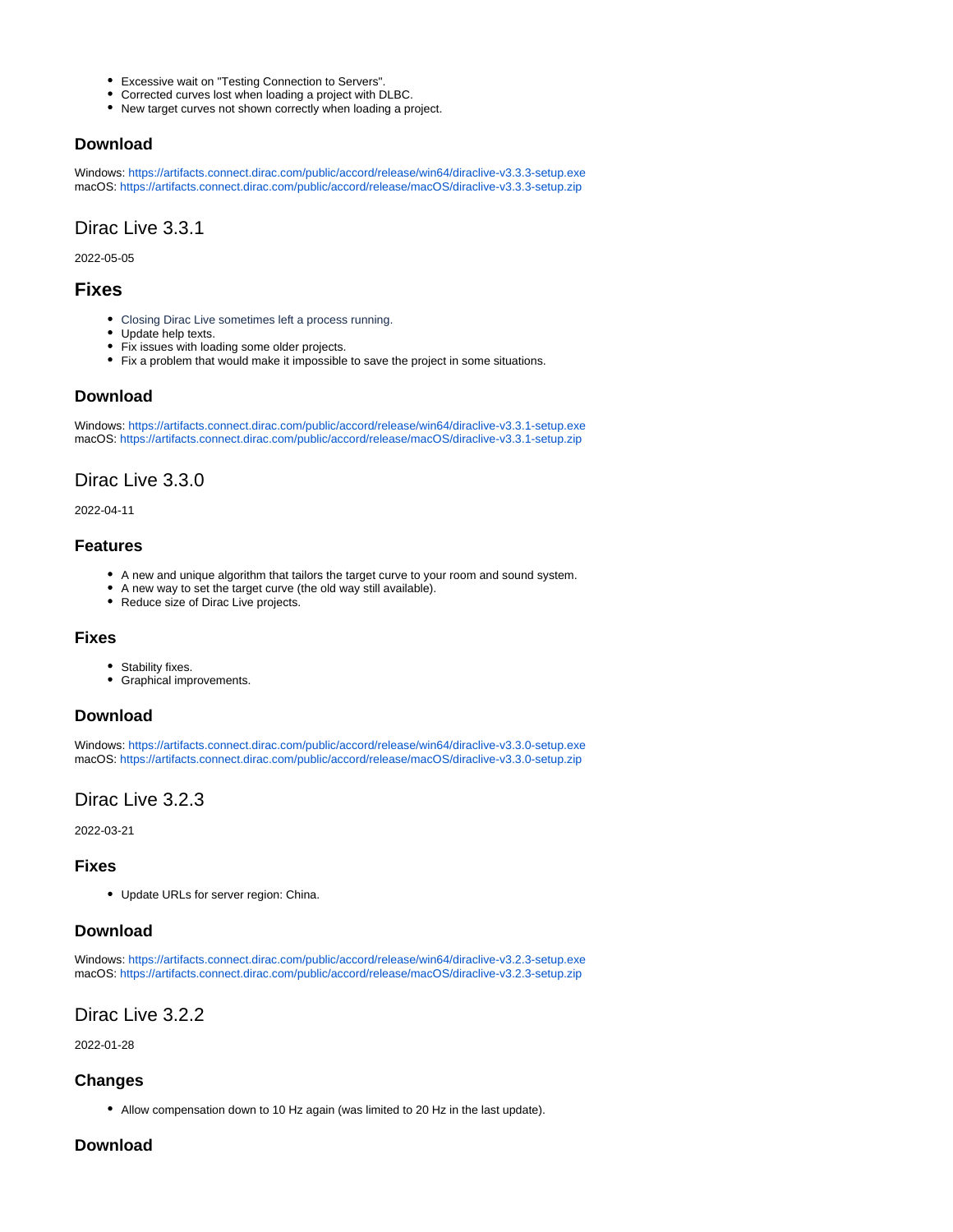Windows: <https://artifacts.connect.dirac.com/public/accord/release/win64/diraclive-v3.2.2-setup.exe> macOS: [https://artifacts.connect.dirac.com/public/accord/release/macOS/diraclive-v3.2.2-setup.zip](https://artifacts.connect.dirac.com/public/accord/release/macos/diraclive-v3.2.2-setup.zip)

## <span id="page-2-0"></span>Dirac Live 3.2.1

2022-01-20

### **Fixes**

Fix error "Invalid argument" that could happen during the preprocess step.

#### **Download**

Windows: <https://artifacts.connect.dirac.com/public/accord/release/win64/diraclive-v3.2.1-setup.exe> macOS: [https://artifacts.connect.dirac.com/public/accord/release/macOS/diraclive-v3.2.1-setup.zip](https://artifacts.connect.dirac.com/public/accord/release/macos/diraclive-v3.2.1-setup.zip)

### <span id="page-2-1"></span>Dirac Live 3.2.0

2022-01-19

#### **Features**

Dirac Live Bass Control adds a 120 Hz lowpass filter on the LFE channel.

#### **Fixes**

- Stability fixes.
- Graphical improvements. Incorrect colors in bright theme.

### **Download**

Windows: <https://artifacts.connect.dirac.com/public/accord/release/win64/diraclive-v3.2.0-setup.exe> macOS: [https://artifacts.connect.dirac.com/public/accord/release/macOS/diraclive-v3.2.0-setup.zip](https://artifacts.connect.dirac.com/public/accord/release/macos/diraclive-v3.2.0-setup.zip)

## <span id="page-2-2"></span>Dirac Live 3.1.2

2021-09-22

### **Fixes**

• Fix phase correction issue on macOS.

#### **Features**

Add option to disable delay and gain compensation.

#### **Download**

Windows: <https://artifacts.connect.dirac.com/public/accord/release/win64/diraclive-v3.1.2-setup.exe> macOS: [https://artifacts.connect.dirac.com/public/accord/release/macOS/diraclive-v3.1.2-setup.zip](https://artifacts.connect.dirac.com/public/accord/release/macos/diraclive-v3.1.2-setup.zip)

## <span id="page-2-3"></span>Dirac Live 3.1.1

2021-08-19

#### **Fixes**

- Fix issues related to loading projects
- Fix broken snapshot in Dirac Live Bass Control
- Fix unmanaged channels in Dirac Live Bass Control

### **Features**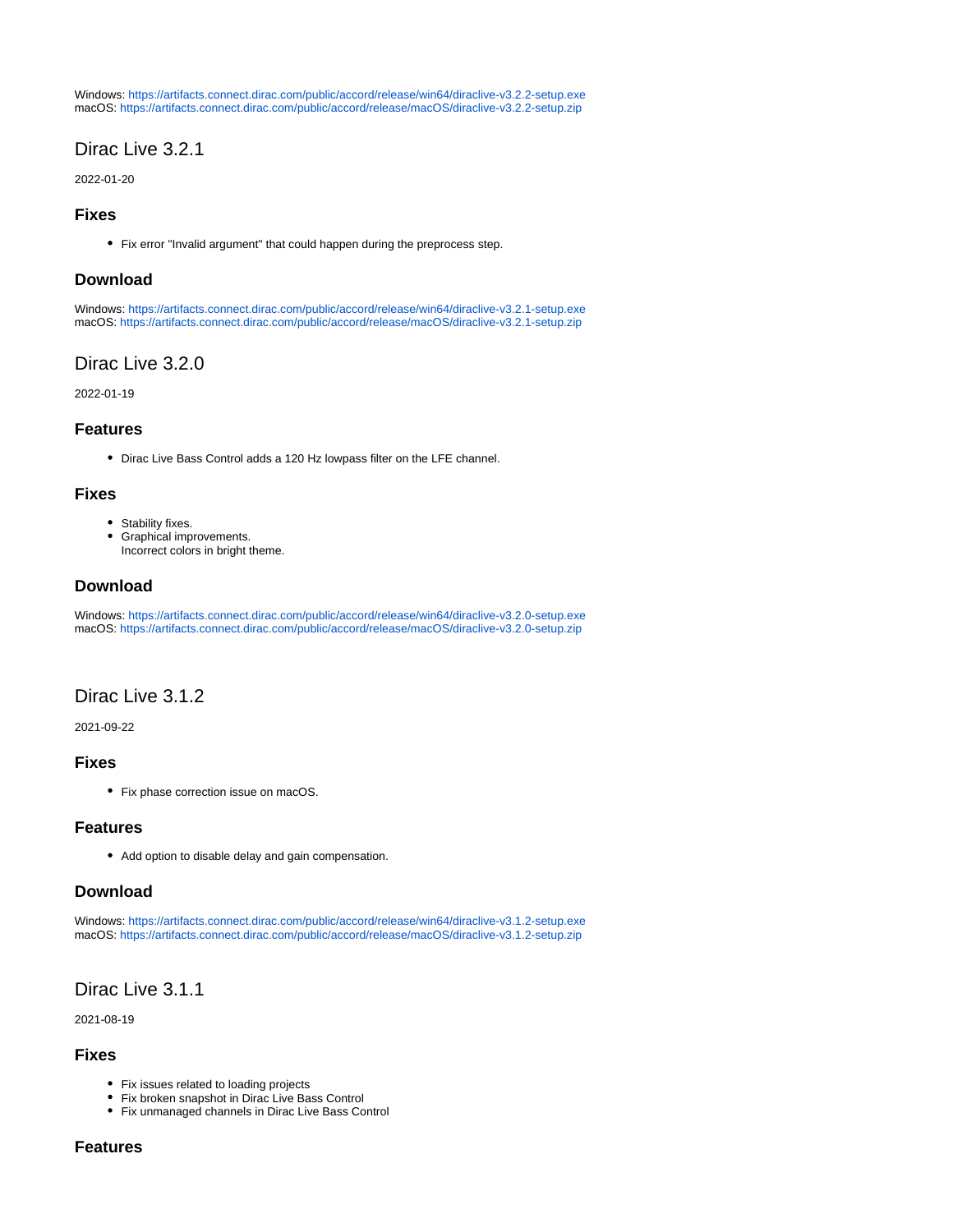- Better handling of correlated source material in Bass Control filter design
- $\bullet$ Add ability to delete device filters from Accord

### **Download**

Windows: <https://artifacts.connect.dirac.com/public/accord/release/win64/diraclive-v3.1.1-setup.exe> macOS: [https://artifacts.connect.dirac.com/public/accord/release/macOS/diraclive-v3.1.1-setup.zip](https://artifacts.connect.dirac.com/public/accord/release/macos/diraclive-v3.1.1-setup.zip)

## <span id="page-3-0"></span>Dirac Live 3.0.14

2021-03-18

### **Added**

- Windows installer does not require admin privileges
- Possible to change microphone calibration without discarding existing measurements
- Improved behavior of maximized window

### **Fixes**

- Updated volume calibration appearance
- Various crashes (e.g. after making a measurement, or after exporting a filter)

### **Download**

Windows: <https://artifacts.connect.dirac.com/public/accord/release/win64/diraclive-v3.0.14-setup.exe> macOS: [https://artifacts.connect.dirac.com/public/accord/release/macOS/diraclive-v3.0.14-setup.zip](https://artifacts.connect.dirac.com/public/accord/release/macos/diraclive-v3.0.14-setup.zip)

## <span id="page-3-1"></span>Dirac Live 3.0.13

2020-12-14

### **Added**

• Installer now supports unattended usage.

### **Fixes**

- Fixed problem with missing "MSVCP140\_1.dll" introduced in 3.0.12.
- Fixed issue with non-responsive select Dirac Live Bass Control button.
- Fixed crash on macOS when user exited through "CMD+Q"
- Fixed issue where the rightmost curtain could not be dragged to the right.

## **Download**

Windows: <https://artifacts.connect.dirac.com/public/accord/release/win64/diraclive-v3.0.13-setup.exe> macOS: [https://artifacts.connect.dirac.com/public/accord/release/macOS/diraclive-v3.0.13-setup.zip](https://artifacts.connect.dirac.com/public/accord/release/macos/diraclive-v3.0.13-setup.zip)

## <span id="page-3-2"></span>Dirac Live 3.0.11

2020-11-16

### **Fixes**

- Improved resilience to clock drift.
- Use port 443 when communicating with cloud services.

## **Download**

Windows: <https://artifactory.dirac.services/artifactory/live/win/update/release/DiracLive%20v3.0.11%20Setup%20Windows.exe> macOS:<https://artifactory.dirac.services/artifactory/live/mac/update/release/DiracLive-v3.0.9-Setup-Darwin.zip>

## <span id="page-3-3"></span>Dirac Live 3.0.9

2020-10-07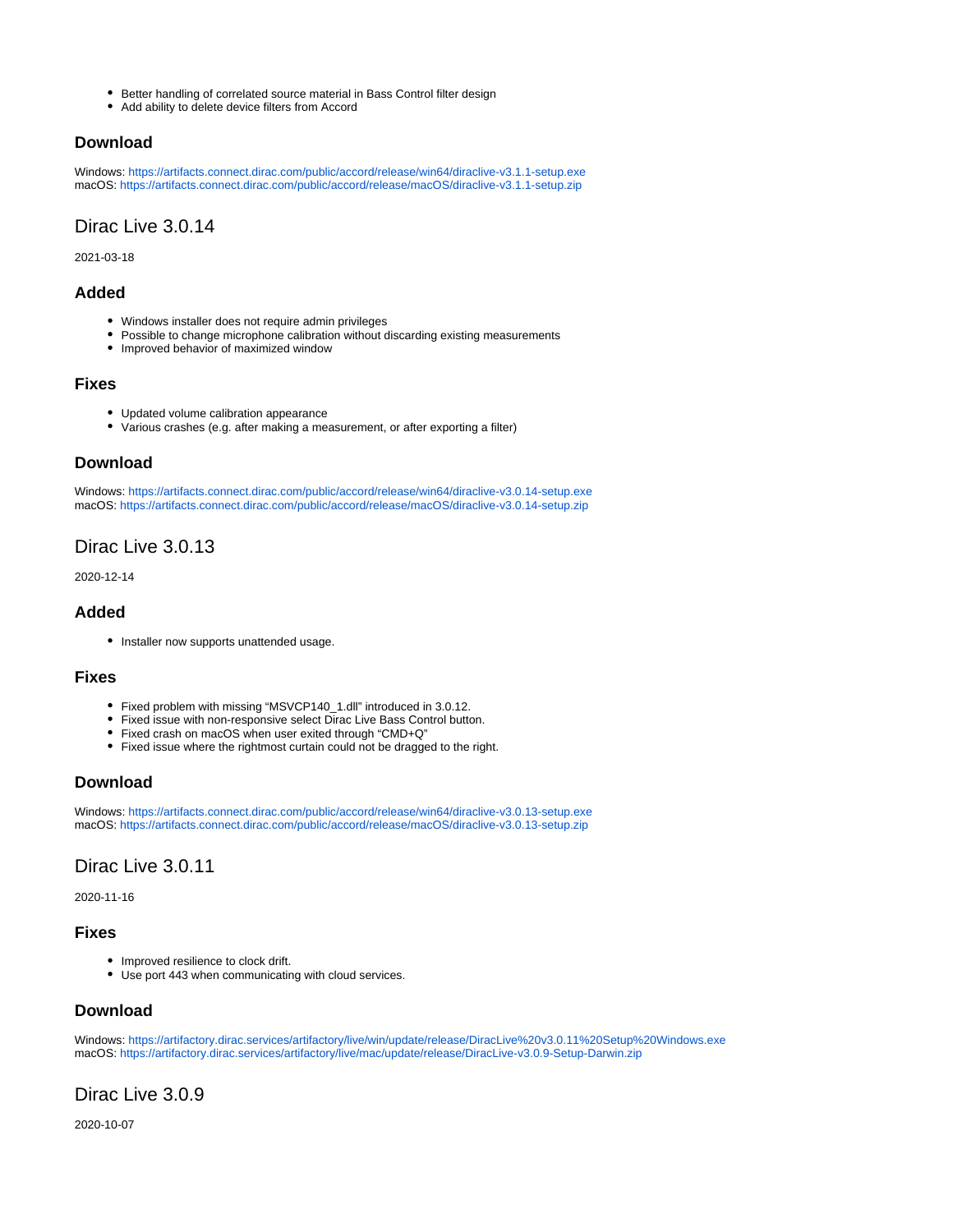#### **Fixes**

- Fixes connection issue to miniDSP units introduced in Dirac Live 3.0.8.
- Fix rare issue with normalization that could cause an incorrect subwoofer gain.
- Make start of recording more robust. In rare situations the start of the recording was missing causing an incorrect result for the first speaker.

#### **Download**

Windows: <https://artifactory.dirac.services/artifactory/live/win/update/release/DiracLive%20v3.0.9%20Setup%20Windows.exe> macOS:<https://artifactory.dirac.services/artifactory/live/mac/update/release/DiracLive-v3.0.9-Setup-Darwin.zip>

## <span id="page-4-0"></span>Dirac Live 3.0.8

2020-09-30

### **Added**

• Option to set countdown before measurement starts

#### **Fixes**

- Proper fix for Motu sound cards
- Increase timeout on filter transfer
- Drag area for crossover bar increased
- Loading a target curve will no longer affect curtains or crossovers
- Fix export filter problem introduced in Dirac Live 3.0.7

### **Download**

Windows: <https://artifactory.dirac.services/artifactory/live/win/update/release/DiracLive%20v3.0.8%20Setup%20Windows.exe> macOS:<https://artifactory.dirac.services/artifactory/live/mac/update/release/DiracLive-v3.0.8-Setup-Darwin.zip>

## <span id="page-4-1"></span>Dirac Live 3.0.5

2020-09-01

### **Added**

Limit numbers of snapshots to reduce project file size

#### **Fixes**

- Fix problems connecting to mic on Motu sound cards
- UI fixes and improvements
- Crash fix on device timout

#### **Download**

Windows: <https://artifactory.dirac.services/artifactory/live/win/update/release/DiracLive%20v3.0.5%20Setup%20Windows.exe> macOS:<https://artifactory.dirac.services/artifactory/live/mac/update/release/DiracLive-v3.0.5-Setup-Darwin.zip>

## <span id="page-4-2"></span>Dirac Live 3.0.4

2020-08-17

### **Added**

- Indication of which user is logged in
- Handle gain alignment even if the gain difference is large than the model supports

#### **Fixes**

• Improve server connection stability

#### **Download**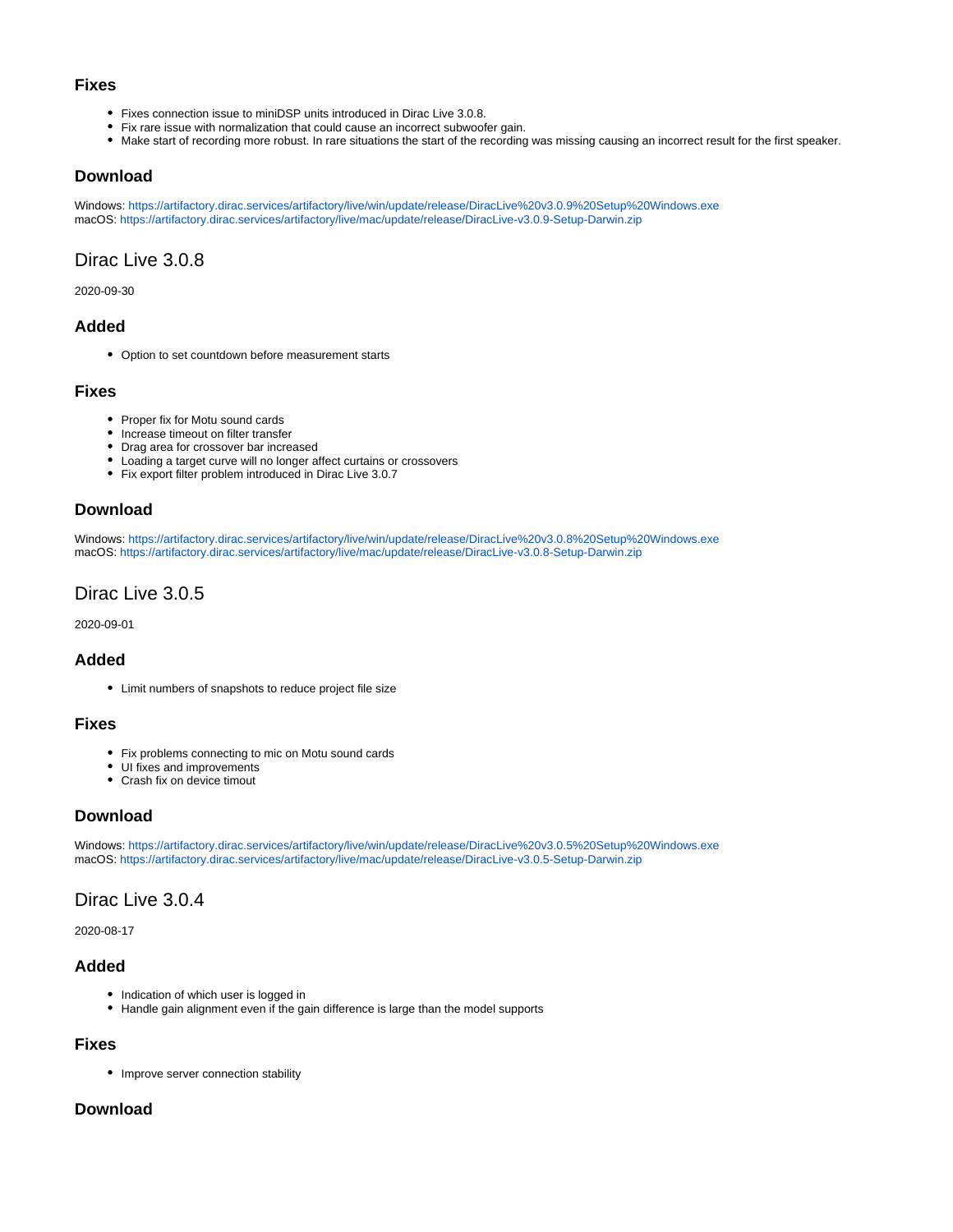Windows: <https://artifactory.dirac.services/artifactory/live/win/update/release/DiracLive%20v3.0.4%20Setup%20Windows.exe> macOS:<https://artifactory.dirac.services/artifactory/live/mac/update/release/DiracLive-v3.0.4-Setup-Darwin.zip>

## <span id="page-5-0"></span>Dirac Live 3.0.2

2020-07-06

### **Fixes**

- Improve LFE correction in DLBC
- Level bar logic incorrect when master volume is reset
- Select new arrangement makes all measurement disappear

### **Download**

Windows: <https://artifactory.dirac.services/artifactory/live/win/update/release/DiracLive%20v3.0.2%20Setup%20Windows.exe> macOS:<https://artifactory.dirac.services/artifactory/live/mac/update/release/DiracLive-v3.0.2-Setup-Darwin.zip>

## <span id="page-5-1"></span>Dirac Live 3.0.0

2020-06-03

### **Added**

- Official Dirac Live Bass Control support
- Updated user interface
- $\bullet$ Keyboard input for text fields
- User feedback during Bass Control calculations
- Ability to view measured spread
- Unofficial support for macOS 10.11, 10.12 and 10.13

### **Fixes**

- Installation/Uninstallation is fixed for Windows
- Improved stability

### **Download**

Windows: <https://artifactory.dirac.services/artifactory/live/win/update/release/DiracLive%20v3.0.0%20Setup%20Windows.exe> macOS:<https://artifactory.dirac.services/artifactory/live/mac/update/release/DiracLive-v3.0.0-Setup-Darwin.zip>

## <span id="page-5-2"></span>Dirac Live 2.5.3

2020-04-17

#### **Fixes**

• Filter export issue for some sample rates

## **Download**

Windows: <https://artifactory.dirac.services/artifactory/live/win/update/release/DiracLive%20v2.5.3%20Setup%20Windows.exe> macOS:<https://artifactory.dirac.services/artifactory/live/mac/update/release/DiracLive-v2.5.3-Setup-Darwin.zip>

## <span id="page-5-3"></span>Dirac Live 2.5.2

2020-04-08

## **Added**

- Improved backward compatibility with older projects
- Improved filter calculation stability
- Improved delay and gain stability
- Improved speaker bandwidth detection
- More convenient arrangement selection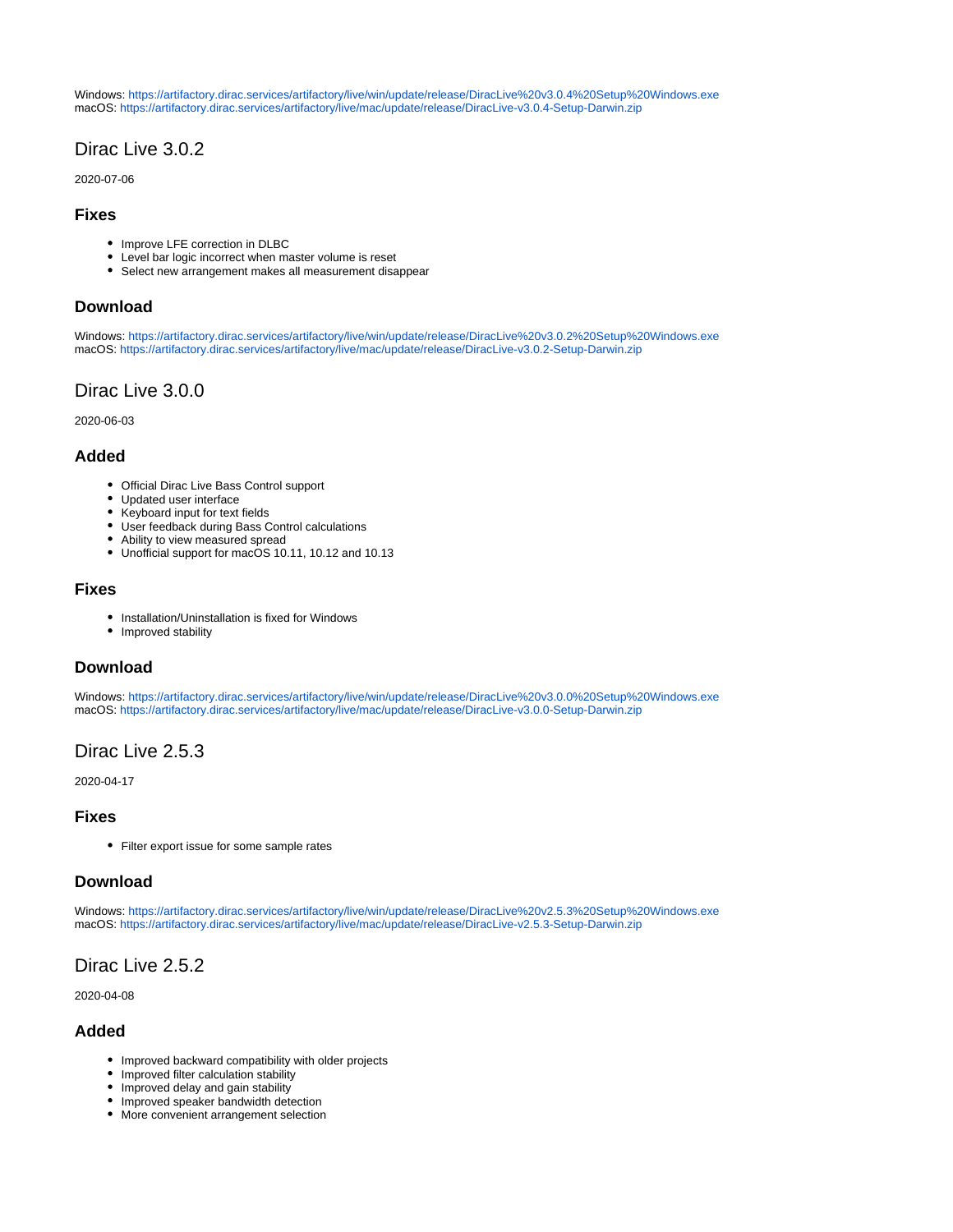#### **Fixes**

- Minor graphical issues
- Visualization of the corrected system

## <span id="page-6-0"></span>Dirac Live 2.4.0

2020-02-07

## **Added**

- More convenient arrangement selection
- Improved log in functionality. Logging out now disconnects the user from the device.
- Improved functionality when resuming session.
- Improved backward compatibility with older projects.
- Improved filter calculation stability
- Next position is automatically suggested during measurement.

### **Fixes**

- Save function revisited
- Show correct coordinates in impulse response view
- Calibration file loading problem
- Minor graphical issues

## <span id="page-6-1"></span>Dirac Live 2.3.0

2019-11-13

## **Added**

- Allow to load project created by another user
- Allow to load project on same model and configuration but different device
- Chinese language support
- Accessibility option for colour vision deficiency
- Quick commands (visible in menu)
- Exit option in menu

### **Fixed**

- Will no longer crash when selecting device using a MacBook older than 2013
- Some input devices were listed more than once in Select recording device page

# <span id="page-6-2"></span>Dirac Live 2.2.3

2019-06-28

## **Added**

- Number of plot points in filter design graph have been increased
- Warn user if project has too few measurements
- Warn user when loading a project saved with a more recent version than currently used

### **Fixed**

- "Unknown error 11(11) the file might be corrupted when loading a project" or "Failure reading project file" after updating to BluOS 3.4.13
- "An error with code 2 (invalid argument) occurred when initializing filter export" after updating to BluOS 3.4.13
- Corrected curve does not follow target curve for single channels
- Blurry GUI for some users on macOS Mojave
- Crash after loading a project and getting "DataIntegrity: Serialisation error"
- Crash when selecting "Retry with low quality settings" after making measurements
- Messages after fw update (UUID change) made more user friendly
- Empty error dialogue and application freeze when loading a project without umik connected

## <span id="page-6-3"></span>Dirac Live 2.2.2

2019-05-14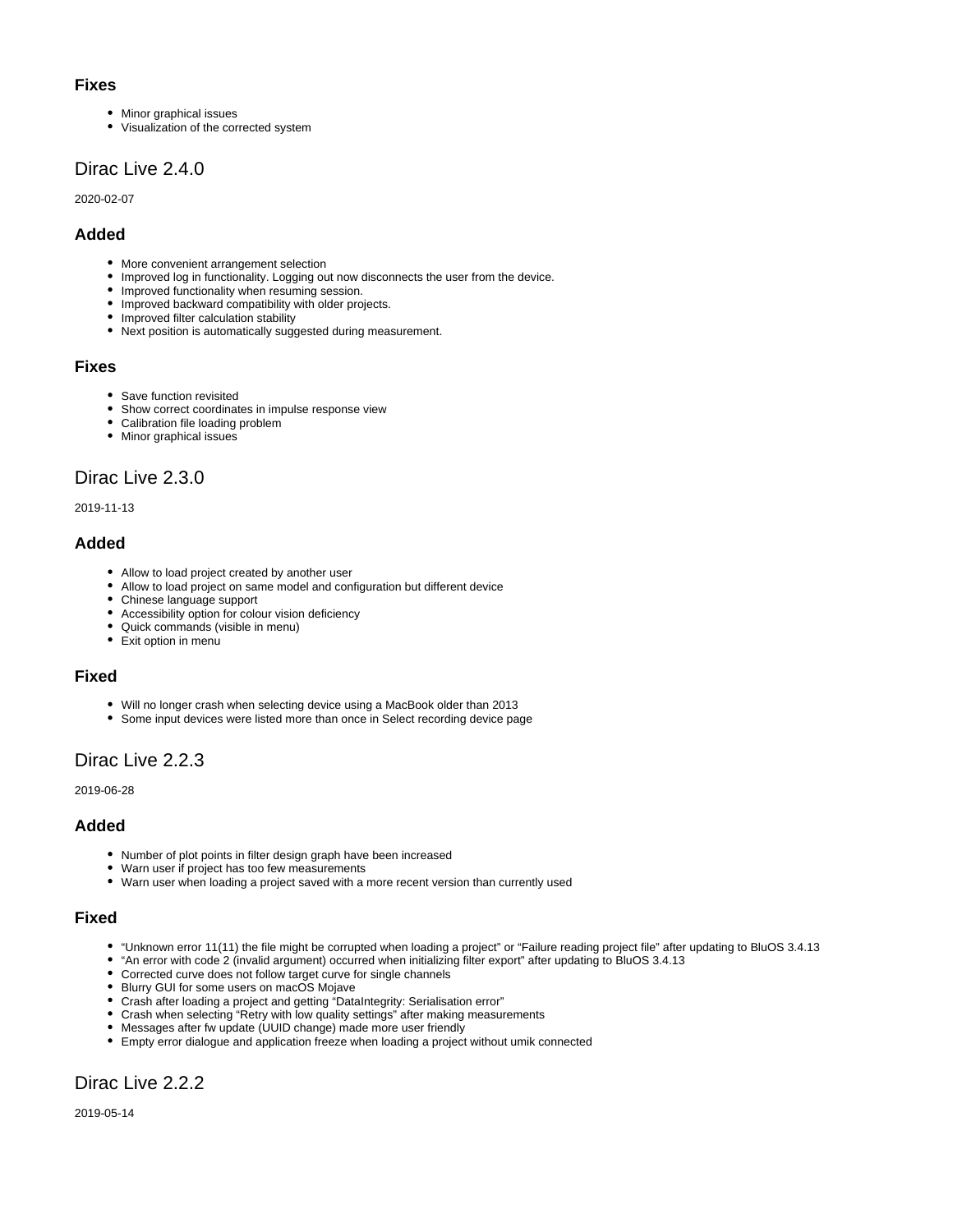### **Fixed**

• No sound registered when using USB-microphone on macOS Mojave – requires access to microphone

## <span id="page-7-0"></span>Dirac Live 2.2.1

2019-05-09

### **Added**

- Drag Group into another Group in Filter design
- Enable exporting filter to identical device/configuration when using same account
- Extended logging for improved troubleshooting
- Quick Start Guide

### **Changed**

- Windows surface improvement better support to zoom and navigation bar
- Success toasts now close automatically
- Remember most recent path when loading microphone calibration file
- Remember and restore window size and position
- General GUI improvements

### **Fixed**

- Improved UPnP device discovery
- Issue that could cause off center stereo image
- **•** Installation issues for Windows
- Registry keys not deleted when uninstalling
- Under certain conditions application would crash on start using Win10
- "Requested file could not be accessed" when saving a project after filter export
- "LicenseError DuffResult" when proceeding to Filter design could occur if computer clock/timezone was incorrect

## <span id="page-7-1"></span>Dirac Live 2.2.0

2019-02-26

### **Added**

- **dB labels in volume calibration**
- All sliders and VU meter level bars have numeric labels showing min, max and current dB values.
- **High-contrast themes**

The user can switch between a bright and a dark high-contrast theme in addition to the existing low-contrast theme. The application defaults to one of the high-contrast themes.

- **Manual IP**
- The option to manually enter the IP address of a device to connect to has been added.
- **Support for separate and independent recording devices** Dirac Live now supports using recording devices on the same network in addition to microphones connected to the active device or local computer.
- **Project name in application title bar**

The name of the most recently loaded or saved project is provided in the top area ("title bar") of the application.

**Auto-save project** The program is automatically saved to an autosave file (one file per device) after each measurement and every time a new filter has been calculated.

**Warning about unsaved changes** 

The user is warned if there are changes to measurements or filter design when exiting the program or loading a project, and will have to confirm the action.

**Load project from command-line**

A project filename can be provided as a command-line argument to be loaded when the corresponding device is selected.

## **Changed**

**Better fit for localized texts** 

The interface will adjust to accommodate the length of localized texts for improved readability and presentation.

- **Loud volume timeout indicator** The safety lock for the loud playback master volume slider in the volume calibration step now has a visual indicator showing time remaining until the slider is re-locked.
- **Visibly interactive channel groups** The interactivity of the channel groups in filter design has been made more discoverable and visible.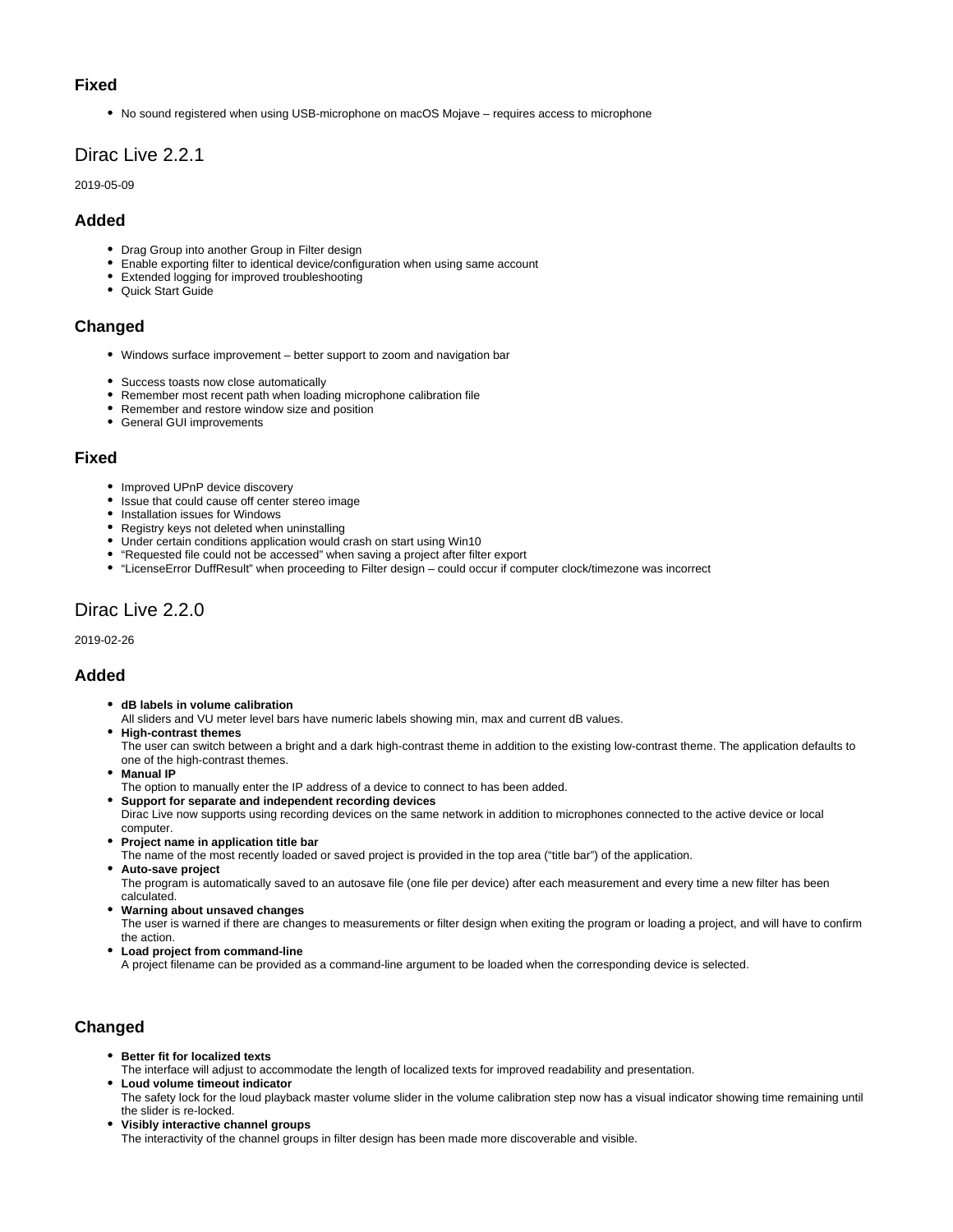- **Removed the asterisk from recording devices**
- The (asterisk) icon that indicated a default device has been removed from the recording device cards in the select recording device step. **Selected success toasts are persistent**
- Notifications for successfully measured a position or exporting a filter will not time out and must be manually dismissed.

#### **Fixed**

- Improved the descriptions of some confusing error messages (issue 142)
- Fixed crash when disconnected from network (issue 166)
- Fixed crash when attempting to load a target curve from a .txt file that did not contain target curve data (issue 228)
- Fixed that the impulse and magnitude responses were not visible after a position is re-measured (issue 243)
- Fixed that some texts did not fit inside their widget areas at larger text sizes (issue 254)
- Fixed a ski-jump ramp behaviour in the target curve close to the high frequency curtain (issue 260)
- Clarified the sample rate information (issue 274)
- Fixed that microphones connected through a USB dongle on a Mac computer were not detected as recording endpoints (issue 279)
- Fixed incorrect message that the microphone had been disconnected (issue 282)
- Fixed problems when logging in to account when already in an anonymous session using an Arcam device (issue 287)
- Fixed that the log-in page became locked when there was an error during an attempted log-in (issue 294)
- Fixed a startup crash on Mac when CoreAudio reported zero input and output channels (issue 302)
- Relaxed screening restrictions to allows devices with an empty *friendly name* field (issue 324)
- Fixed crash bug when exporting filters to Arcam or NAD T758 devices (issue 370)

## <span id="page-8-0"></span>Dirac Live 2.1.2

#### 2018-12-21

### **Added**

- **Show device UUID and and allow it to be copied to clipboard**
- The session ID is shown in relevant error dialogues. It can be copied to be pasted in communications with customer support.
- **Warn anonymous users that their measurements might be lost if not logged in** Once only every time the application is run and the user is not logged into the Dirac account, a warning message is shown when a measurement is completed that the user should log in before saving the project.

### **Changed**

- **Increase contrast in volume calibration** The channel columns and level meter colours in the volume calibration step have been reworked for higher contrast and readability. The meters have been increased in size.
- **Increase contrast in measurement plot**
- The contrast of the curves in the measurement step's plot have been ramped up significantly.
- EULA has been updated with information about saving and retrieving measurements.

#### **Fix**

- Problems when going from one speaker to another during volume calibration if not pressing stop
- When loading a target curve the GUI becomes transparent
- Navigation texts difficult to read (too small)
- Success toast is not persistent

## <span id="page-8-1"></span>Dirac Live 2.1.1

2018-12-10

#### **Added**

- **Application feedback during boot**
- Splash screen added at start-up to indicate that the application is loading.
- **Speaker groups are named and numbered.** Speaker groups having names makes the relation between menu option and group affected clearer when saving and loading target curves.

### **Changed**

- **Difficult to see text files containing saved target curves**
- The Load Target Curve dialogue now shows .txt files by default alongside those with .targetcurve extension. **Enabling a filter from the sidebar**
- The filter section of the sidebar has been redesigned with less ambiguous icons. **Improved filter export step**

The filter export interface has been made more instructive and is clear about that a slot must be selected before exporting to the device.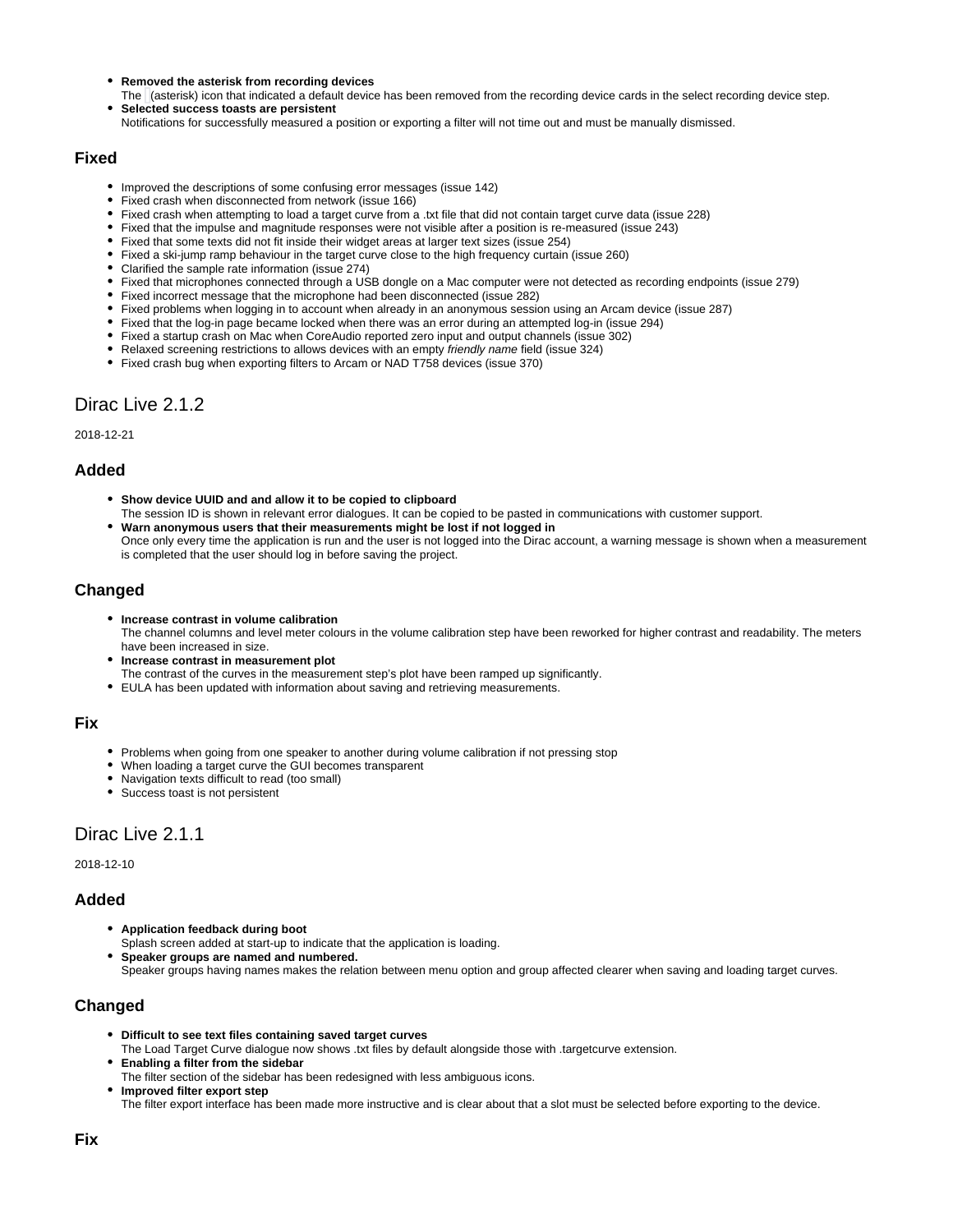- Application handles the situation of loading a project saved under a different configuration and displays an error.
- Fixed readability issue with the Hertz limits in Filter Design were difficult to see for certain colours.
- The headers in Filter Design's options box are more readable.
- The warning message about missing microphone when loading a project is no longer an error dialogue.
- Filter is now automatically recalculated after loading a target curve.
- Multiple confirmations for the same microphone has been joined to only one message.
- Crash when removing mic in loaded project and using the arrows to go back to previous application steps fixed.
- Fix for Qt bug where macOS version of program crashes on start.
- Fixed issue where a blank space before or after username made it impossible to log in.
- Fixed issue with pink noise continued playing when proceeding from Volume Calibration to Select Arrangement without pressing stop

# <span id="page-9-0"></span>Dirac Live® Processor

2022-06-08

## <span id="page-9-1"></span>Dirac Live Processor 1.6.5

#### **Fixed**

- VST3 multi channel mapping issues
- $\bullet$ Unable to load plugin when 7.1.4 surround was used in Logic MacOS
- Filter had no effect when buffer size was very small

#### **Download**

macOS:<https://artifactory.dirac.services/artifactory/live/porter/mac/update/release/DiracLiveProcessor-1.6.5-Darwin.pkg> Windows 32 bit:<https://artifactory.dirac.services/artifactory/live/porter/win/update/release/DiracLiveProcessor-1.6.5-win32.exe> Windows 64 bit:<https://artifactory.dirac.services/artifactory/live/porter/win/update/release/DiracLiveProcessor-1.6.5-win64.exe>

#### 2022-05-23

### <span id="page-9-2"></span>Dirac Live Processor 1.6.3

#### **Fixed**

• Plugin could crash when loading it on a mono track.

#### **Download**

macOS:<https://artifactory.dirac.services/artifactory/live/porter/mac/update/release/DiracLiveProcessor-1.6.3-Darwin.pkg> Windows 32 bit:<https://artifactory.dirac.services/artifactory/live/porter/win/update/release/DiracLiveProcessor-1.6.3-win32.exe> Windows 64 bit:<https://artifactory.dirac.services/artifactory/live/porter/win/update/release/DiracLiveProcessor-1.6.3-win64.exe>

2022-05-10

## <span id="page-9-3"></span>Dirac Live Processor 1.6.1

### **Added**

- Multichannel level meters
- Keyboard shortcut filter on/off buttons 1-8
- Added calibrate button that starts Dirac Live calibration tool

#### **Fixed**

- Crash when running auval on MacOS without signing in first
- Improved reconnect after loose connection to sound card
- Now possible to use larger buffer size on Windows
- Unable to select 0 RestAPI Port

### **Download**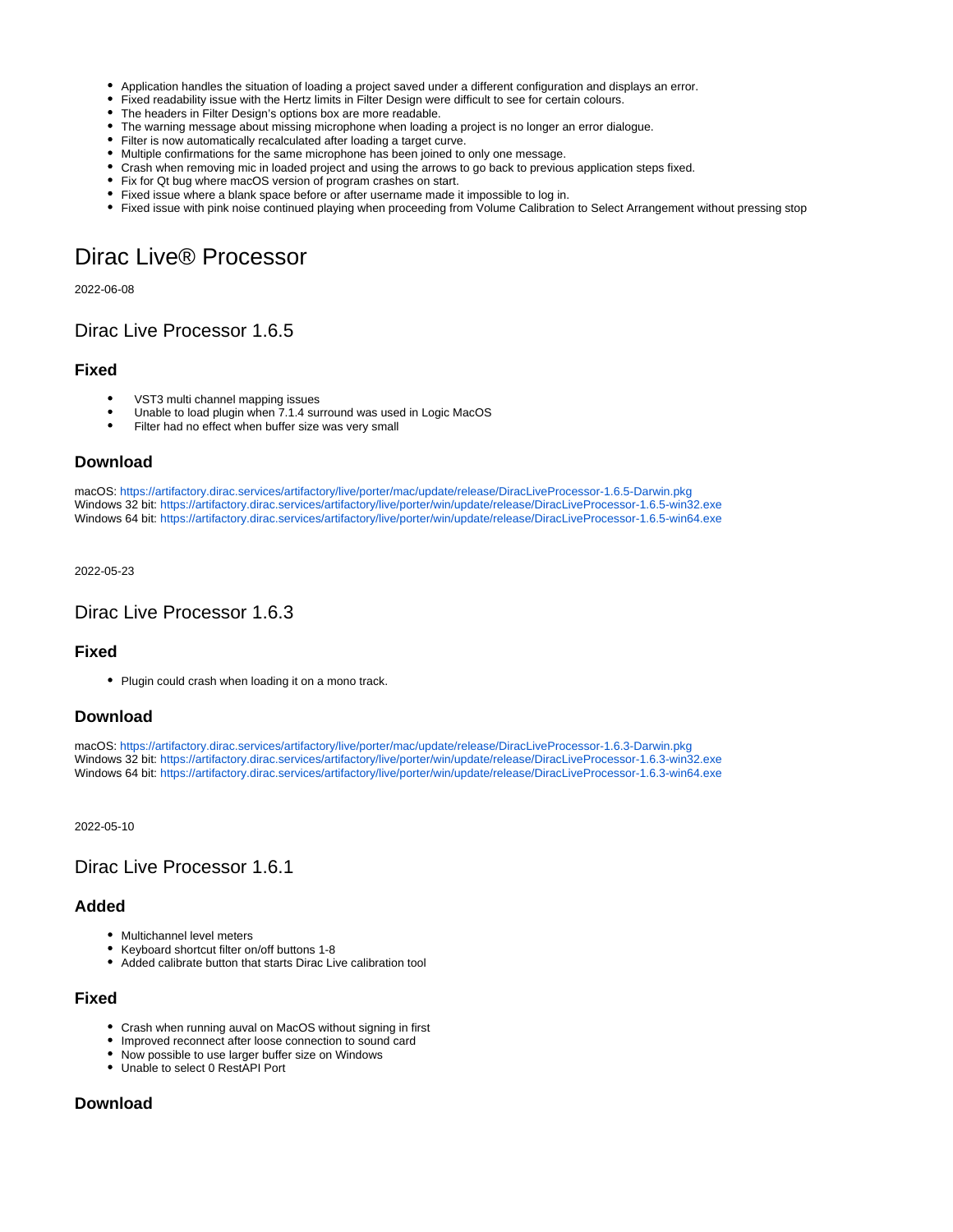macOS:<https://artifactory.dirac.services/artifactory/live/porter/mac/update/release/DiracLiveProcessor-1.6.1-Darwin.pkg> Windows 32 bit:<https://artifactory.dirac.services/artifactory/live/porter/win/update/release/DiracLiveProcessor-1.6.1-win32.exe> Windows 64 bit:<https://artifactory.dirac.services/artifactory/live/porter/win/update/release/DiracLiveProcessor-1.6.1-win64.exe>

2022-02-21

## <span id="page-10-0"></span>Dirac Live Processor 1.5.12

### **Fixed**

- 7.1.4 channel mapping error
- Improved standalone multichannel setup user experience

### **Download**

macOS:<https://artifactory.dirac.services/artifactory/live/porter/mac/update/release/DiracLiveProcessor-1.5.12-Darwin.pkg> Windows 32 bit:<https://artifactory.dirac.services/artifactory/live/porter/win/update/release/DiracLiveProcessor-1.5.12-win32.exe> Windows 64 bit:<https://artifactory.dirac.services/artifactory/live/porter/win/update/release/DiracLiveProcessor-1.5.12-win64.exe>

2022-02-07

## <span id="page-10-1"></span>Dirac Live Processor 1.5.9

### **Added**

- Custom delay config file setting
- Global settings dialog window

#### **Fixed**

- Not able to load 7.1.4 and 9.1.4 configuration in AU plugin in Logic
- No signal after computer wakes up from sleep

### **Download**

macOS:<https://artifactory.dirac.services/artifactory/live/porter/mac/update/release/DiracLiveProcessor-1.5.9-Darwin.pkg> Windows 32 bit:<https://artifactory.dirac.services/artifactory/live/porter/win/update/release/DiracLiveProcessor-1.5.9-win32.exe> Windows 64 bit:<https://artifactory.dirac.services/artifactory/live/porter/win/update/release/DiracLiveProcessor-1.5.9-win64.exe>

2021-12-09

## <span id="page-10-2"></span>Dirac Live Processor 1.5.4

### **Added**

- Start minimized option added for standalone
- Built for Apple Silicon, universal MacOS binary

#### **Fixed**

- The installer did not uninstall the old audio driver before installing the new driver on windows
- No signal when select multichannel configurations with less speakers than available channels
- Glitch when changing audio sources on MacOS standalone fixed
- MacOS standalone sample rate handling improvements

## **Download**

macOS:<https://artifactory.dirac.services/artifactory/live/porter/mac/update/release/DiracLiveProcessor-1.5.4-Darwin.pkg> Windows 32 bit:<https://artifactory.dirac.services/artifactory/live/porter/win/update/release/DiracLiveProcessor-1.5.4-win32.exe> Windows 64 bit:<https://artifactory.dirac.services/artifactory/live/porter/win/update/release/DiracLiveProcessor-1.5.4-win64.exe>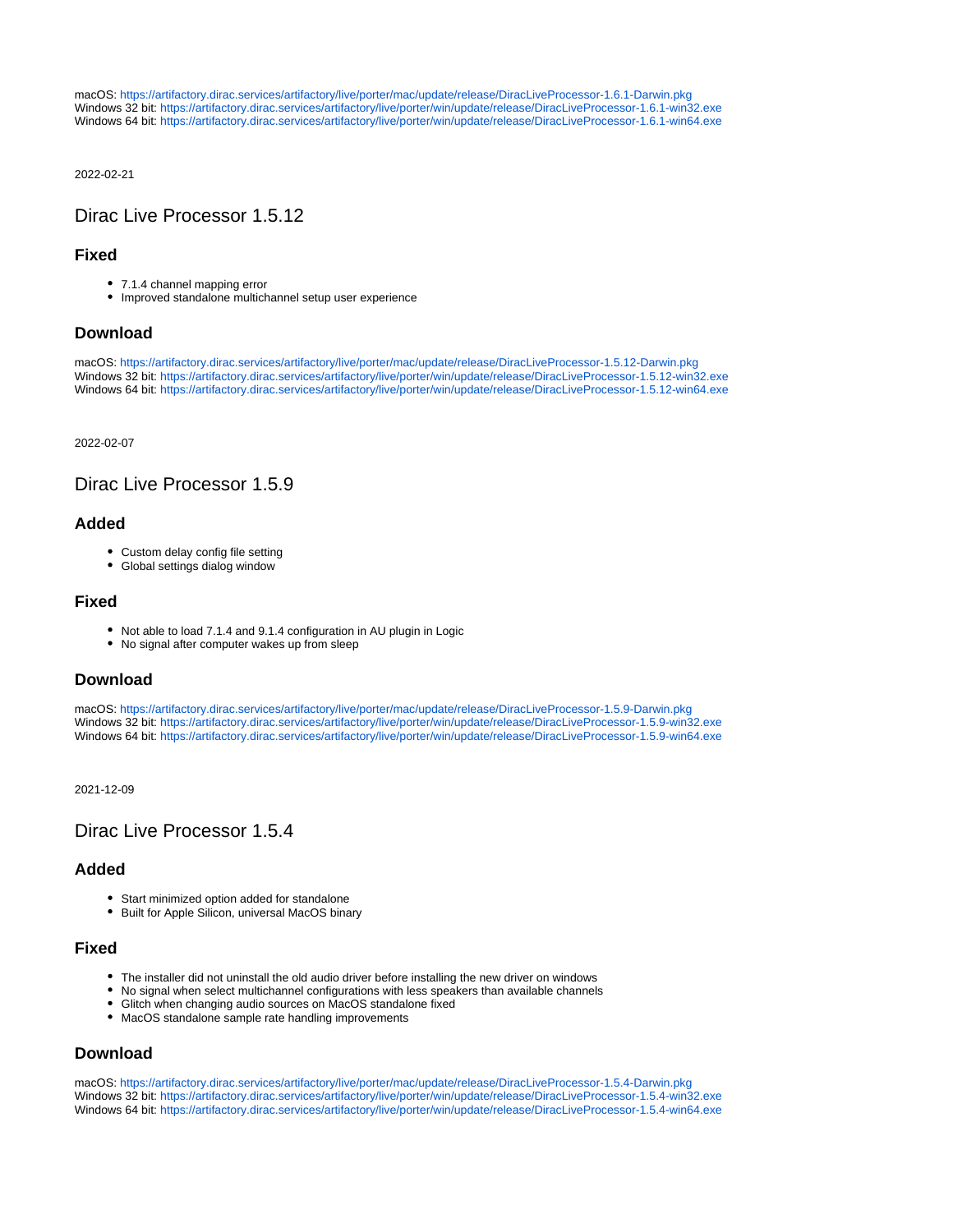2021-10-18

## <span id="page-11-0"></span>Dirac Live Processor 1.5.1

### **Fixed**

fixed a bug where it was impossible to change device setting in Standalone Windows

## **Download**

macOS:<https://artifactory.dirac.services/artifactory/live/porter/mac/update/release/DiracLiveProcessor-1.5.1-Darwin.pkg> Windows 32 bit:<https://artifactory.dirac.services/artifactory/live/porter/win/update/release/DiracLiveProcessor-1.5.1-win32.exe> Windows 64 bit:<https://artifactory.dirac.services/artifactory/live/porter/win/update/release/DiracLiveProcessor-1.5.1-win64.exe>

2021-10-13

## <span id="page-11-1"></span>Dirac Live Processor 1.5.0

### **Added**

- Standalone version for MacOS
- 7.1.4 and 9.1.4 multichannel configurations
- Custom gain configfile setting

### **Fixed**

incorrect multichannel configuration after restart host error fixed

## **Download**

macOS:<https://artifactory.dirac.services/artifactory/live/porter/mac/update/release/DiracLiveProcessor-1.5.0-Darwin.pkg> Windows 32 bit:<https://artifactory.dirac.services/artifactory/live/porter/win/update/release/DiracLiveProcessor-1.5.0-win32.exe> Windows 64 bit:<https://artifactory.dirac.services/artifactory/live/porter/win/update/release/DiracLiveProcessor-1.5.0-win64.exe>

2021-09-24

## <span id="page-11-2"></span>Dirac Live Processor 1.4.15

### **Fixed**

• Plugin could crash when removed from host or when quit host, this is now fixed.

### **Changed**

• macOS needs to be at least version 10.14

### **Download**

macOS:<https://artifactory.dirac.services/artifactory/live/porter/mac/update/release/DiracLiveProcessor-1.4.15-Darwin.pkg> Windows 32 bit:<https://artifactory.dirac.services/artifactory/live/porter/win/update/release/DiracLiveProcessor-1.4.15-win32.exe> Windows 64 bit:<https://artifactory.dirac.services/artifactory/live/porter/win/update/release/DiracLiveProcessor-1.4.15-win64.exe>

2021-01-28

## <span id="page-11-3"></span>Dirac Live Processor 1.4.0

## **Added**

- Standalone version for Windows
- 7.1 and 7.1 SDDS surround configuration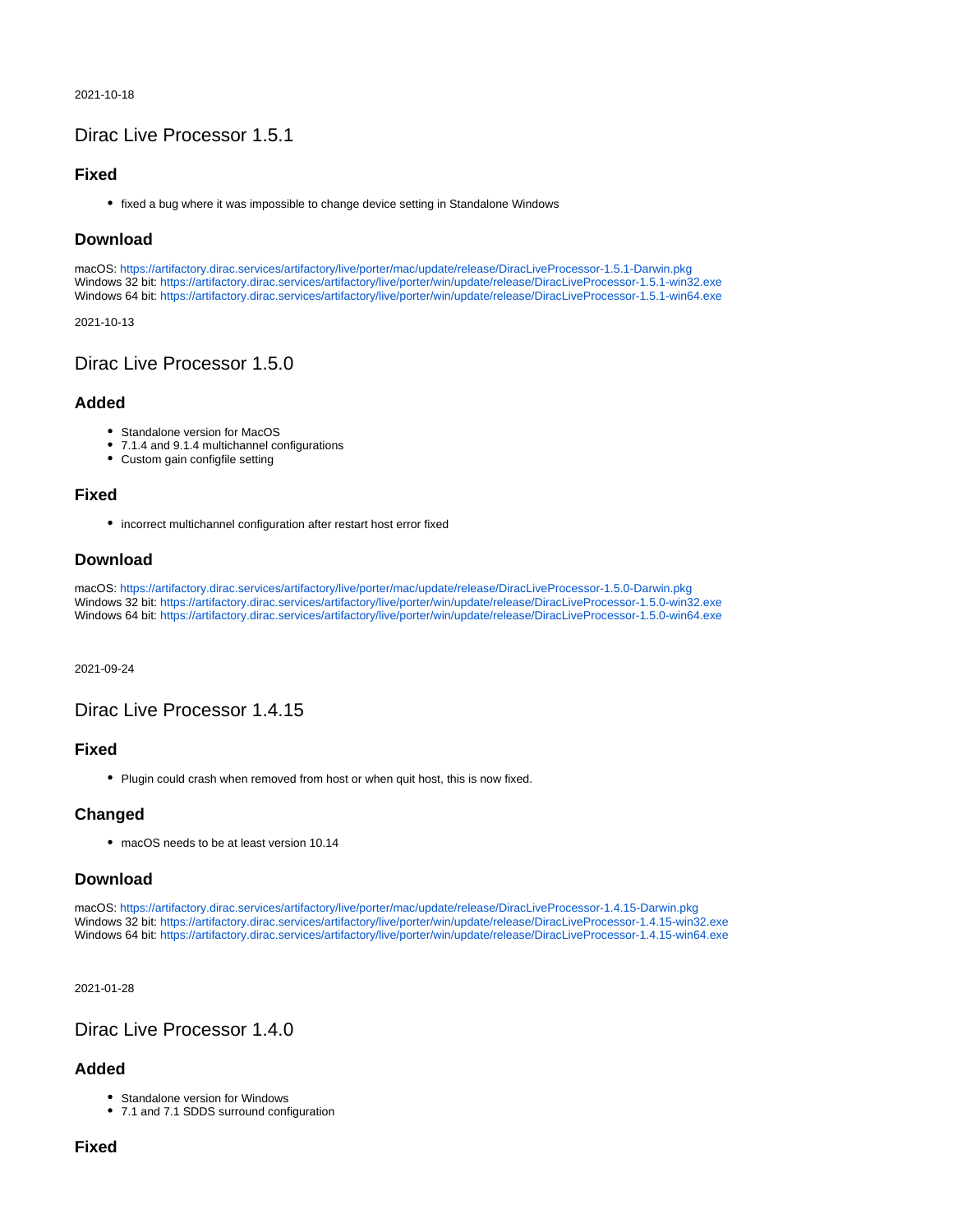- 7.1 surround rear and side channel configuration error during the measure process
- Show about window could crash some 32 bit hosts

### **Download**

macOS:<https://artifactory.dirac.services/artifactory/live/porter/mac/update/release/DiracLiveProcessor-1.4.0-Darwin.pkg> Windows 32 bit:<https://artifactory.dirac.services/artifactory/live/porter/win/update/release/DiracLiveProcessor-1.4.0-win32.exe> Windows 64 bit:<https://artifactory.dirac.services/artifactory/live/porter/win/update/release/DiracLiveProcessor-1.4.0-win64.exe>

2020-10-26

## <span id="page-12-0"></span>Dirac Live Processor 1.3.15

### **Fixed**

Measuring could fail when using tiny buffer size, this is now fixed

### **Download**

macOS: Windows 32 bit: Windows 64 bit:

2020-10-22

## <span id="page-12-1"></span>Dirac Live Processor 1.3.14

### **Fixed**

macOS installer could put the Audio Unit plug-in in the wrong directory, this is now fixed

### **Download**

macOS: Windows 32 bit: Windows 64 bit:

2020-10-19

<span id="page-12-2"></span>Dirac Live Processor 1.3.13

### **Added**

• Login window

#### **Fixed**

- Audio Unit and AAX multichannel order bug
- Port number in about window always show port number 0

### **Download**

macOS: Windows 32 bit: Windows 64 bit:

2020-10-01

## <span id="page-12-3"></span>Dirac Live Processor 1.3.12

- Can now be used without realtime control in the host Audirvana on Windows
- Fixed a bug where Dirac Live Processor could start in a saved project with filter active even if filter were saved as disabled.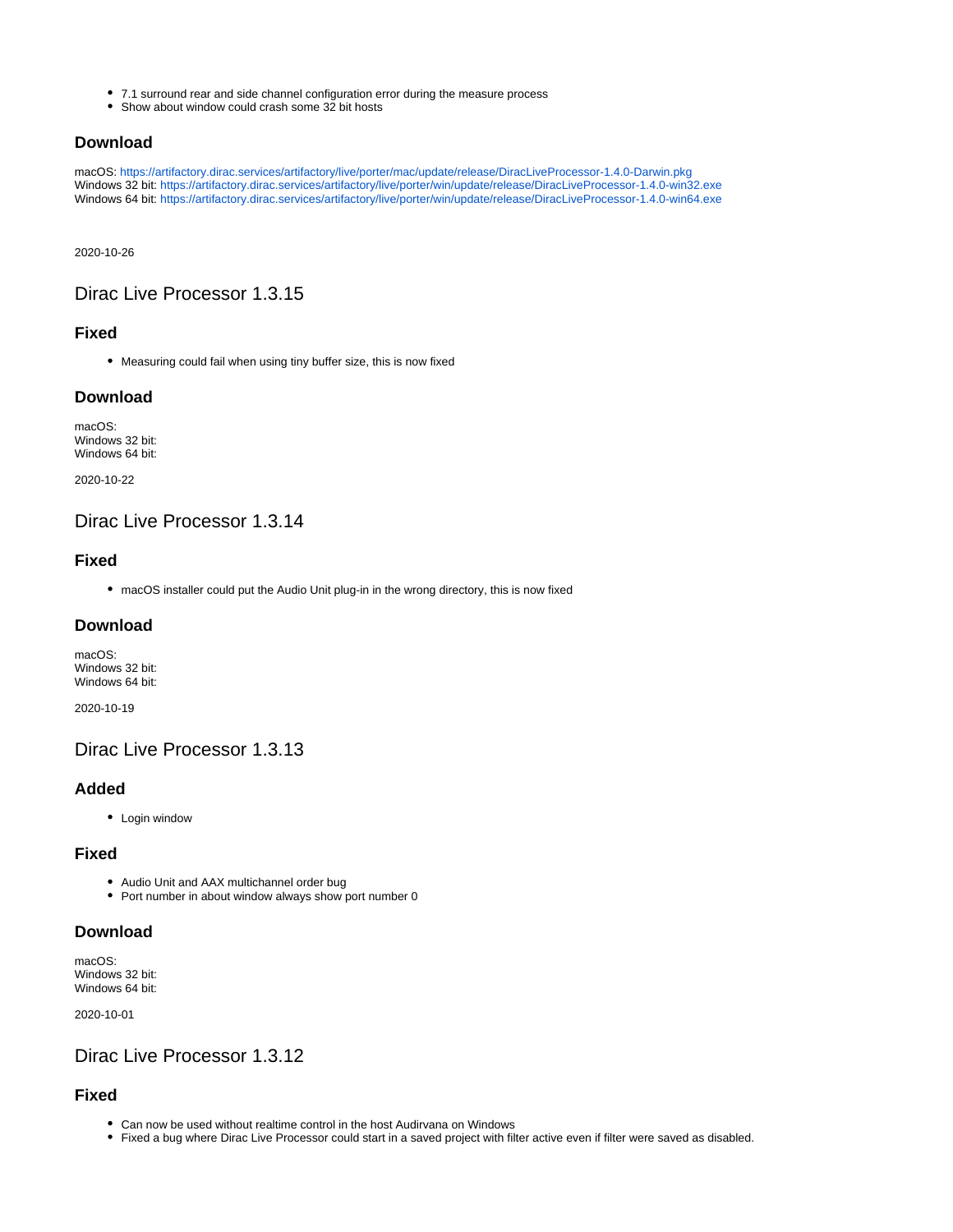2020-09-14

## <span id="page-13-0"></span>Dirac Live Processor 1.3.11

### **Added**

• Rest API

### **Fixed**

- Multiple instances of the VST plugin in Ablton Live could make application hang on macOS
- Could crash on Audirvana on macOS

#### 2020-09-04

<span id="page-13-1"></span>Dirac Live Processor 1.3.10

## **Added**

5.0.2 and 5.1.2 channel configuration support

### **Fixed**

Dirac Live could not find Dirac Live Processor when using the host Ableton Live on macOS, this is now fixed

### 2020-08-31

## <span id="page-13-2"></span>Dirac Live Processor 1.3.9

### **Fixed**

• Previous version could crash Logic on macOS, this is now fixed.

## **Known Problems**

• Dirac Live can not find Dirac Live Processor when using the host Ableton Live (v 10.1.18) on macOS.

#### 2020-08-24

## <span id="page-13-3"></span>Dirac Live Processor 1.3.8

### **Fixed**

Previous version introduced an error that made it not work as intended without a multichannel license.

## **Known Problems**

Dirac Live can not find Dirac Live Processor when using the host Ableton Live (v 10.1.18) on macOS.

2020-08-21

## <span id="page-13-4"></span>Dirac Live Processor 1.3.7

## **Fixed**

- Improve authentication server connection stability.
- Gain and delay compensation could appear as active, but were inactive after opening a saved host project.

## **Known Problems**

• Dirac Live can not find Dirac Live Processor when using the host Ableton Live (v 10.1.18) on macOS.

<span id="page-13-5"></span>2020-06-26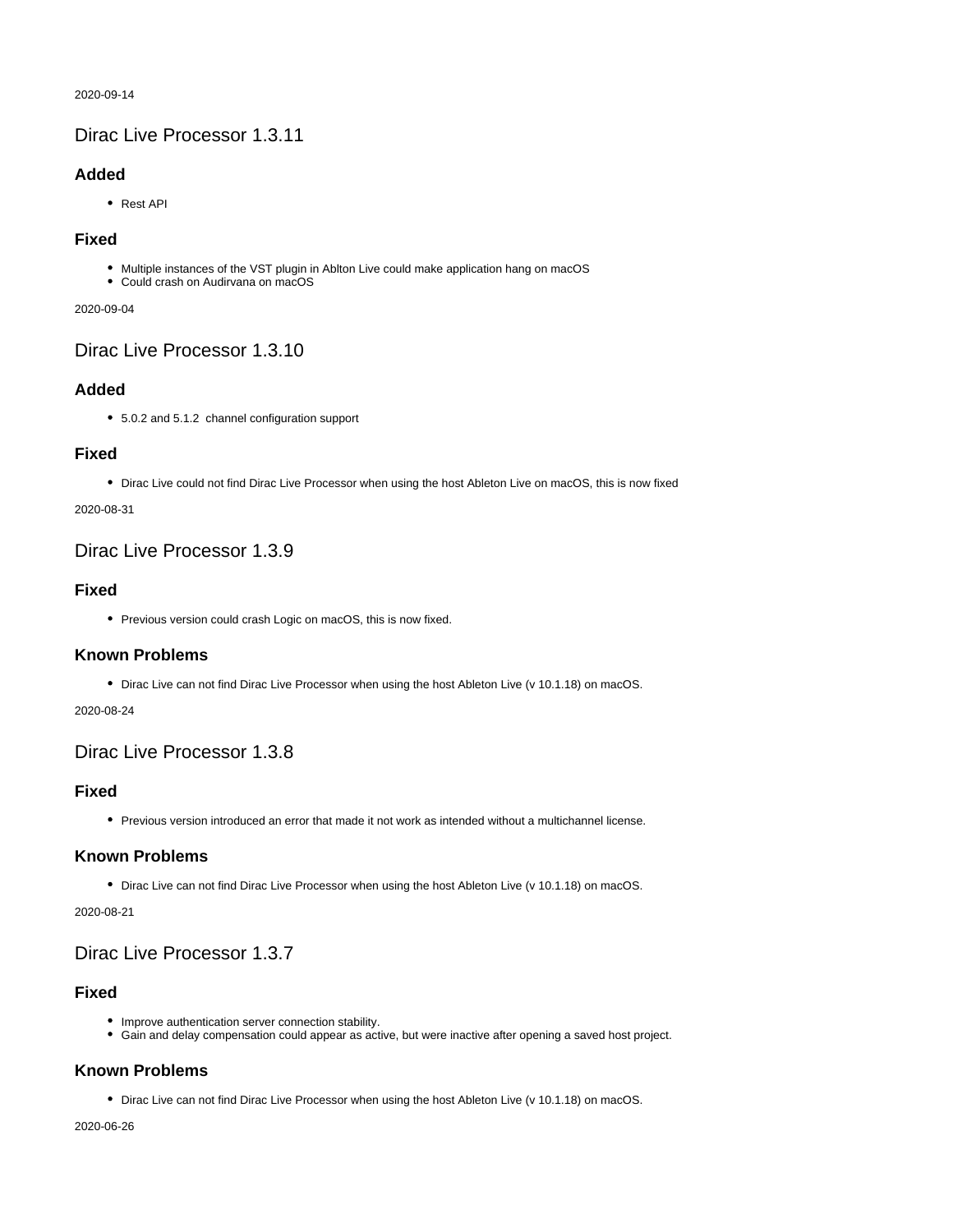## Dirac Live Processor 1.3.5

## **Fixed**

- Host state of multichannel drop-down bug.
- Pro Tools and Logic plugin cache could cause problem when upgrading from a stereo to multichannel license.

### **Known Problems**

Dirac Live can not find Dirac Live Processor when using the host Ableton Live (v 10.1.15) on macOS.

2020-06-24

## <span id="page-14-0"></span>Dirac Live Processor 1.3.4

### **Added**

- 3.1 channel configuration support
- Logfile
- New Dirac logos

### **Fixed**

- Host remember state of multichannel drop down
- Login problem when hostname contains special characters
- No signal label could show up if sample frequency is 192kHz

## **Known Problems**

• Dirac Live can not find Dirac Live Processor when using the host Ableton Live (v 10.1.15) on macOS.

## <span id="page-14-1"></span>Dirac Live Processor 1.3.2

2020-06-08

## **Added**

• Multichannel support

### **Fixed**

Changed AAX plugin category label from "Dynamics" to "EQ"

### **Known Problems**

Dirac Live can not find Dirac Live Processor when using the host Ableton Live (v 10.1.13) on macOS.

## <span id="page-14-2"></span>Dirac Live Processor 1.2.6

2020-05-14

### **Fixed**

- Problem with measuring room using 192kHz samplerate.
- When running multiple instances, all instances can now be found by Dirac Live application.

## **Known Problems**

Dirac Live can not find Dirac Live Processor when using the host Ableton Live (v 10.1.14) on macOS.

## <span id="page-14-3"></span>Dirac Live Processor 1.2.5

2020-04-16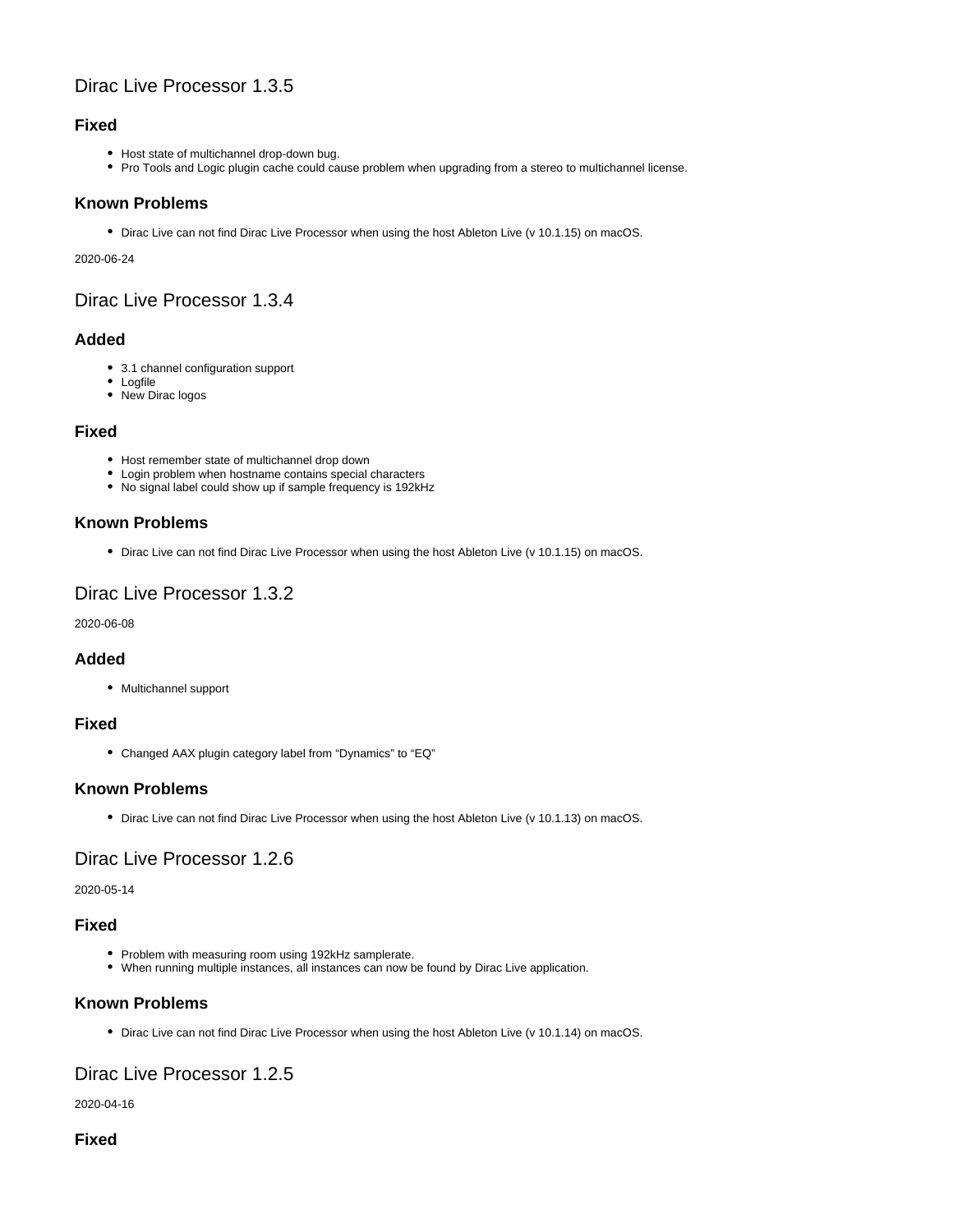No longer crashes when using with Pro Tools on macOS Catalina.

### **Known Problems**

• Dirac Live can not find Dirac Live Processor when using the host Ableton Live (v 10.1.9) on macOS.

## <span id="page-15-0"></span>Dirac Live Processor 1.2.3

2020-03-31

### **Added**

Bypass filter when rendering.

### **Fixed**

- User could appear as not logged in even if logged in.
- Gain and delay compensation is now turned off when filter is switched off.
- Under some circumstances a click could be heard when switching filter.

### **Known Problems**

• Dirac Live can not find Dirac Live Processor when using the host Ableton Live (v 10.1.9) on macOS.

## <span id="page-15-1"></span>Dirac Live Processor 1.2.2

### 2020-03-12

### **Fixed**

In some situations the filter being transferred would not be activated directly after transfer, this is now fixed.

## <span id="page-15-2"></span>Dirac Live Processor 1.2.0

2020-02-28

### **Fixed**

- Gain and delay compensation bugfix.
- Notarized for macOS Catalina.

## <span id="page-15-3"></span>Dirac Live Processor 1.1.0

2020-02-12

### **Fixed**

Will no longer crash when switching between filters when audio stream is 96 or 192kHz.

## <span id="page-15-4"></span>Dirac Live Processor 1.0.3

#### 2020-01-09

### **Fixed**

If the windows user name contains a wide char, like åäö, the filter export could fail, this is now fixed.

## <span id="page-15-5"></span>Dirac Live Processor 1.0.2

2019-12-19

### <span id="page-15-6"></span>**Fixed**

• Individual speaker volume calibration bugfix